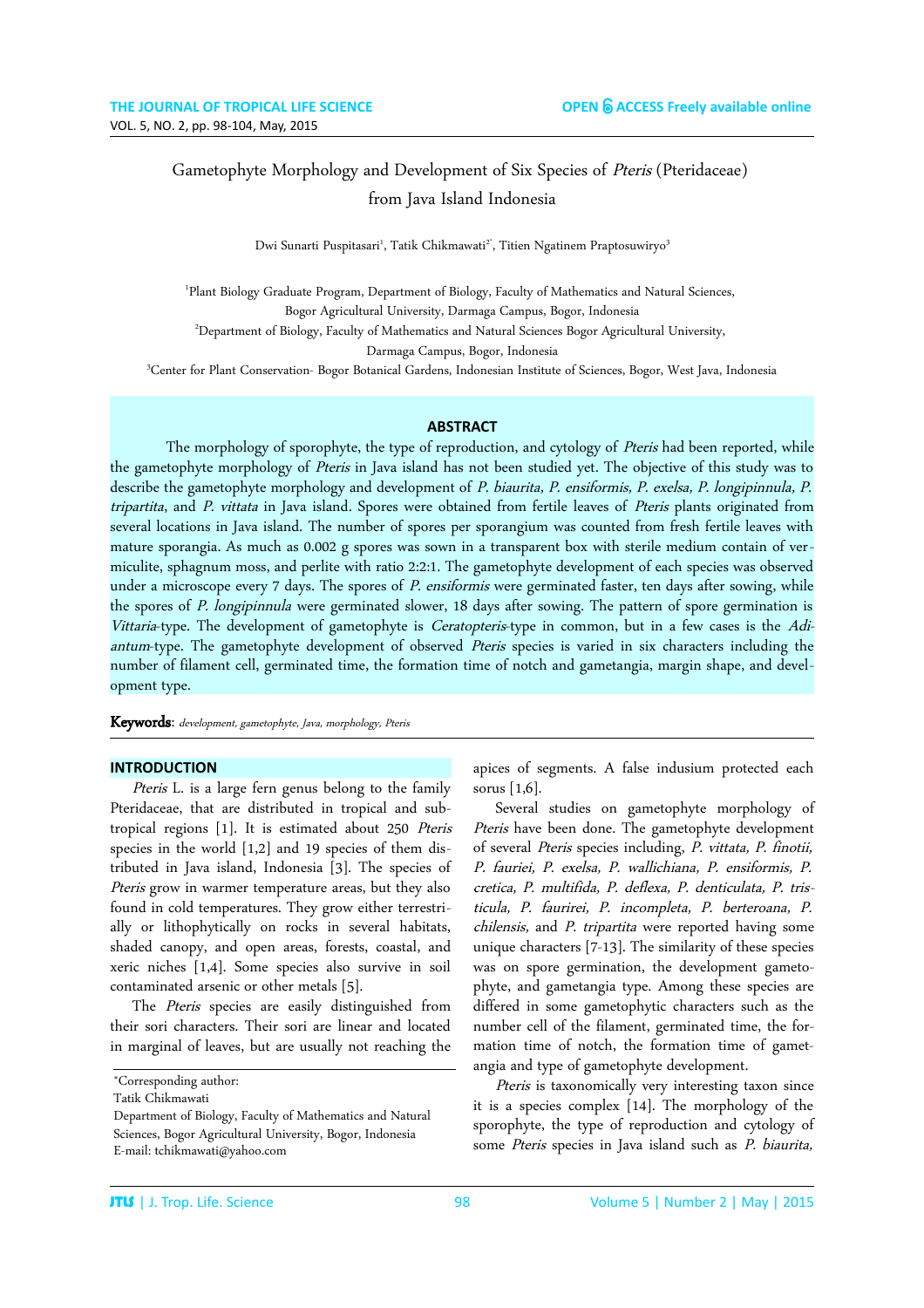| No | <b>Species</b> | Number<br>Collection | Location                                     |  |  |  |
|----|----------------|----------------------|----------------------------------------------|--|--|--|
|    | P. biaurita    | <b>DSP 050</b>       | Krikilan, Sangiran, Sragen, Center Java      |  |  |  |
| 2  | P. ensiformis  | <b>DSP 035</b>       | Agatis Street, IPB Dramaga, Bogor, West Java |  |  |  |
| ٩  | P. exelsa      | <b>DSP 045</b>       | Cibodas Botanical Garden, Cianjur, West Java |  |  |  |
| 4  | P.longipinnula | <b>DSP 037</b>       | Situgedhe, Dramaga, Bogor, West Java         |  |  |  |
| 5  | P. tripartita  | <b>DSP 021</b>       | Tanglebun, Ciomas, Bogor, West Java          |  |  |  |
| 6  | P vittata      | <b>DSP 051</b>       | Mampang prapatan XV, Mampang, South Jakarta  |  |  |  |

Table 1. Collection site of observed Pteris

P.ensiformis, P. multifida, P. vittata, and P. tripartita, were reported by several authors [15-19], while the gametophyte morphology of Pteris has not been studied before. The information on gametophyte phase is important to study the evolution, phylogeny and reproductive biology of ferns [20,21]. Therefore, it is necessary to examine the development and morphology of fern gametophyte, especially on the genus Pteris.

The purpose of this study is to describe the gametophyte morphology and development of six species of Javanese Pteris, P. biaurita, P. ensiformis, P.exelsa, P. longipinnula, P. tripartita, and P. vittata.

## **MATERIALS AND METHODS**

Spores were obtained from fertile leaves of Pteris plants originated from several locations in Java island (Table 1). Fertile leaves were put in paper envelopes under the dry condition to release spores from sporangia. After 6-7 days, the contents of the envelopes were sifted to eliminate sporangial fragments and other debris [22].

The number of spores per sporangium was counted from fresh fertile leaves with mature sporangia, and five to 10 sporangia were observed for it [23]. Sporangium with 64 normal spores were treated as sexual reproduction type while the sporangium with 32 spores treated as apogamous one [14].

As much as 0.002 g spores was sown in a transparent box with sterile medium contain of vermiculite, moss and perlite with ratio 4:4:2. Medium were covered with paper filter [24]. Before planting, the medium was soaked in hot water for a day. All cultures were maintained at the temperature ranged from 27- 30°C. The gametophyte development of each species

Table 2. Spore size and reproduction type of six Pteris species

|                | Equatorial diameter | Polar length  | The number of spores Reproduction | type      |  |
|----------------|---------------------|---------------|-----------------------------------|-----------|--|
| <b>Species</b> | $(\mu m)$           | (Lm)          | per sporangium                    |           |  |
| P. biaurita    | $43.0 - 46.2$       | $36.0 - 45.7$ | 32                                | Apogamous |  |
| P ensiformis   | $31.3 - 36.8$       | $29.8 - 34.5$ | 64                                | Sexual    |  |
| P. exelsa      | $21.4 - 50.9$       | $17.9 - 46.7$ | 64                                | Apogamous |  |
| P.longipinnula | $50.8 - 57.6$       | $44.5 - 50.5$ | 32                                | Apogamous |  |
| P. tripartita  | $50.2 - 51.6$       | $40.7 - 48.7$ | 64                                | Sexual    |  |
| P. vittata     | $43.7 - 54.3$       | $41.7 - 51.9$ | 32                                | Apogamous |  |

was observed under a microscope Olympus Stemi 1000 and Nikon Eclipse E100 every 7 days. The photograph was documented using Optilab Advance.

Data of cell growth was analysis with One-way Analysis of Variance (ANOVA) followed by Duncan test on the  $\alpha$ <0.05.

## **RESULTS AND DISCUSSION**

## Reproduction type and spore morphology of Pteris

Among six Pteris species that have been observed, two species (P. ensiformis and P. tripartita) have a sexual reproduction type and four others (P. biaurita, P. exelsa, P. longipinnula, and P. vittata) have apogamous reproduction type (Table 2).

Pteris exelsa has 64 spores per sporangium but are classified into apogamous type because it has various spore shape and size (Figure 1). The number of 64 spores per sporangium with various shapes and sizes have also been found in P. vittata [19]. Apogamous type is affected by the abnormal sporogenesis and sporangium that undergoes the abnormal process, thus, it produces variation in the number of spores, the size and shape of spores per sporangium [25].

Most P. biaurita have apogamous reproduction type than sexual types. Previous research reported that among 90 of individuals P. biaurita observed, found 78 individuals have an apogamous type, and 12 individuals have mixture type, but the sexual type was never found [15]. Sexual reproduction type in P. biaurita are relatively few in Bogor and never found in Taiwan [26,27]. The regulation the reproduction type of fern is influenced by environmental factors such as light, altitude, and temperature of the area [28]. The ethylene gas, succinic acid, naphthalene acetic acid (NAA), gibberellic acid, high phosphorus concentrations, particular wavelengths of light, and drought can induce apogamous type [29].

Sexual type on Pteris especially P. vittata and P. ensiformis were most often found in Java. Among 14 individuals of P. ensiformis, 13 individuals were the sexual type, but one individual has apogamous type [18].



Figure 1. Spores of two fern reproduction types. A. Normal spores of sexual type in P. tripartita , B. Abnormal spores of Apogamous type in P. exelsa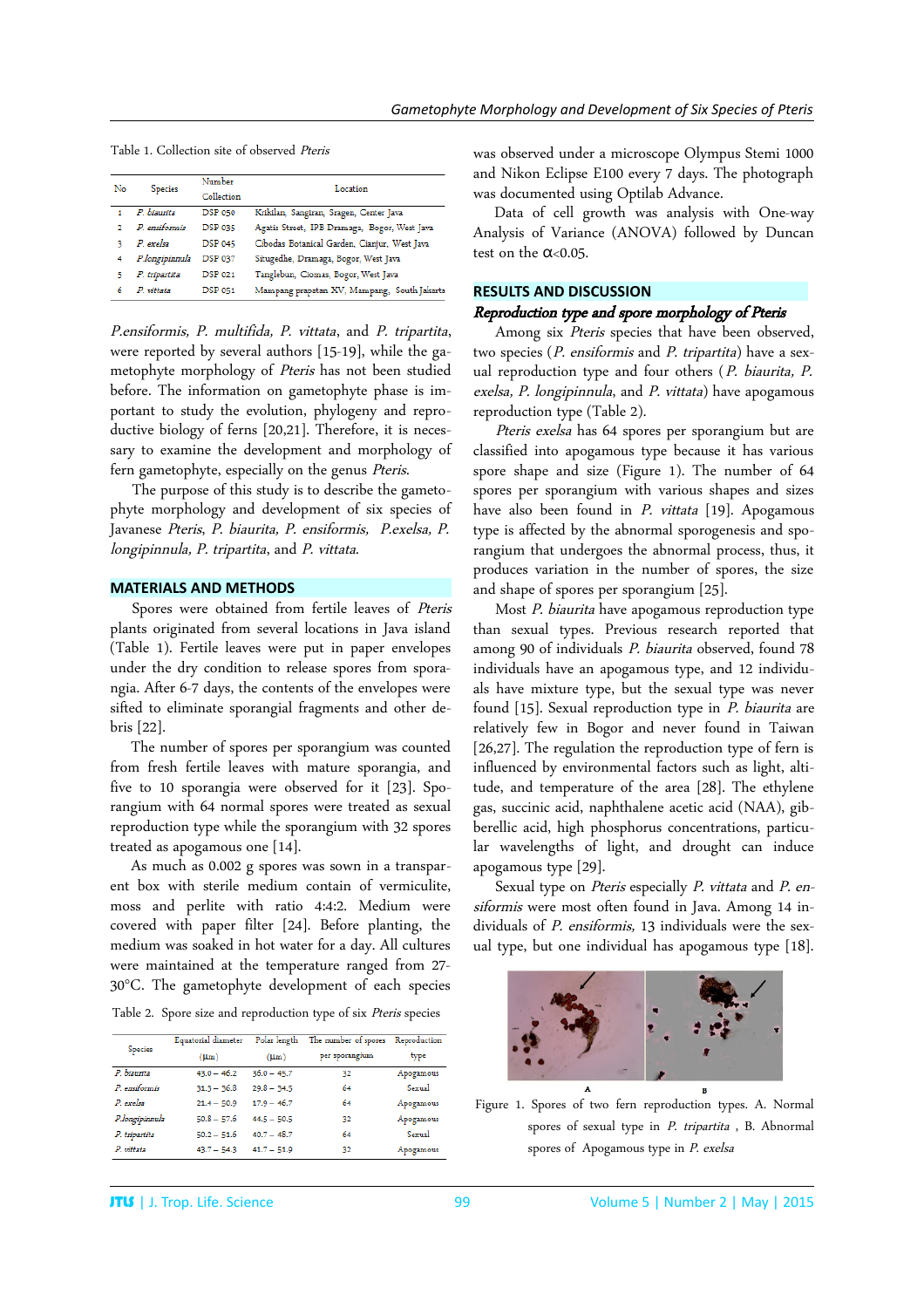

Figure 2. Pteris spores. A). P. biaurita; B). P. ensiformis; C). P.exelsa; D). P. longipinnula; E). P. tripartita; F). P. vittata

A previous study reported among 37 individuals of P. vittata in Java, 35 individuals have a sexual type, and 2 individuals were apogamous [19].

The spores of all species are trilete (Figure 2), except in P. exelsa have various shapes from triangles, rectangles, and ellipses. Pteris spore is triangular to rectangular [1]. Spore size, length polar and the equatorial diameter varies among species (Table 2). Pteris longipinnula has the biggest spore sizes of the different types. The most size variation spores found in P. exelsa. Spore color is also varied, P. biaurita, P. longipinnula, and P. tripartita have brown spore, P. ensiformis has dark brown spore, P. exelsa has blackish brown spore, and P. vittata has whitish-brown spore.

# Gametophyte Morphology and Development of Pteris Spore germination

The observed Pteris spores were germinated in 10 to 18 days after sowing (DAS) (Figure 3). Comparing to other observed Pteris spesies, the spores of P. ensiformis were germinated faster, 10 DAS, while the spores of P. longipinnula were germinated slower, 18 DAS. Spore germination type of all spesies is Vittaria

Table 3. Gametophyte development of observed Pteris and a previous study [10]

| <b>Species</b>  |             | The number of filament cell | The gametophyte development |               |  |  |
|-----------------|-------------|-----------------------------|-----------------------------|---------------|--|--|
|                 | Observation | Zhang et al.                | <b>Observation Result</b>   | Zhang et al.  |  |  |
|                 | Result      | $(2008)$ [10]               |                             | $(2008)$ [10] |  |  |
| P. hiaurita     | $5 - 9$     |                             | Ceratopteris                |               |  |  |
| P. ensiformis   | $2 - 4$     | $2 - 25$                    | Modification of             | Ceratopteris  |  |  |
|                 |             |                             | Adiantum and                |               |  |  |
|                 |             |                             | Ceratopteris                |               |  |  |
| P. exelsa       | $5-9$       | $2 - 19$                    | Ceratopteris                | Ceratopteris  |  |  |
| P. longipinnula | $5 - 32$    |                             | Ceratopteris                |               |  |  |
| P. tripartita   | $3 - 5$     |                             | Adiantum                    |               |  |  |
| P. vittata      | $7 - 9$     | $2 - 22$                    | Ceratopteris                | Ceratopteris  |  |  |

Table 4. Average of cell number Pteris species for 10 week

| <b>Species</b>  | Week              |                   |           |                    |                     |                    |                    |                     |                     |
|-----------------|-------------------|-------------------|-----------|--------------------|---------------------|--------------------|--------------------|---------------------|---------------------|
|                 |                   |                   |           |                    |                     |                    |                    |                     | $\overline{10}$     |
| $P.$ biaurita   | 0.00 <sup>5</sup> | 2.07 <sup>2</sup> | $10.60*$  | 20.50 <sup>b</sup> | $24.33*$            | 53 30cd            | 62.30 <sup>b</sup> | 70.63*              | 175.03b             |
| P. ensiformis   | 1.30 <sup>b</sup> | 3.10 <sup>2</sup> | $11.10^*$ | 17 30ab            | 29.40 <sup>bc</sup> | 48.57 <sup>c</sup> | 50 17*             | 72.06ª              | 79.23*              |
| P. exelsa       | 1.20 <sup>b</sup> | 6.03 <sup>b</sup> | 11.00ab   | 17 27ab            | 20.07 <sup>a</sup>  | 27.87*             | 44 Q7 <sup>a</sup> | 58.27*              | 100.93*             |
| P. longipinnula | 1.30 <sup>b</sup> | 8.57 <sup>c</sup> | 15.80cd   | 27.67°             | 32.27 <sup>cd</sup> | 35.97%             | 61.97b             | 65.50*              | 117.03*             |
| P. tripartita   | 1.27 <sup>b</sup> | $2.70^{\circ}$    | 11.00*    | 15.50*             | $27.20^{bc}$        | 33.90ab            | 80.03 <sup>c</sup> | 155.579             | 161.27 <sup>b</sup> |
| P. vittata      | 1.33 <sup>b</sup> | $6.10^{b}$        | 17.60°    | 34.87 <sup>d</sup> | 32.274              | 58.334             | 86.83c             | 125.30 <sup>b</sup> | 232.27°             |

\*different alphabet on each average cell number indicates significant differences based on Duncan test.

type, with the first cell, emerged from the spores is perpendicular to the first rhizoid [20].

The filamentous stage of each Pteris species is varied in the cell number. The filament of P. ensiformis has the shortest filament formed of 2-4 cells while P. longipinnula had the longest range of filamentous sizes (5-30 cell). Pteris tripartita had short filamentous size (2-5 cells), but the filamentous stage of other observed Pteris are consisted of 5-9 cells long (Table 3). The filamentous size of Javanese Pteris, P. ensiformis, P. vittata, and P. exelsa, are differed to those described by Zhang et al. (2008) [10], which have wider size variation (Table 3). The differences of this result may be due to Zhang et al. (2008) [10] grew spores in the mixture of black soil and sand.

The growth rate of Pteris gametophyte is varied among observed species in every week (Figure 4) and were significantly different among species based on ANOVA and Duncan test (Table 4). The growth rate of Pteris gametophyte began to differ among species on the second week, and then the gametophyte growth was continuously differed by the gametophyte age. Pteris biaurita did not grow until the second week. Pteris vittata showed the fastest growth rate during the fourth until the eighth week. On the eight-week, the growth of P. ensiformis gametophyte showed the slowest rate while that of P. tripartita showed the fastest. On the ninth week, the growth of P. longipinnula gametophyte showed the slowest rate while that of P. tripartita showed the fastest. On the tenth week, P. vittata grew the fastest while P. ensiformis grew the slowest.



Figure 3. Comparison of gametophyte development time among Pteris spesies. Germinated time  $(\Box)$ , formation time of laminar ( $\equiv$ ), formation time of gametangia  $($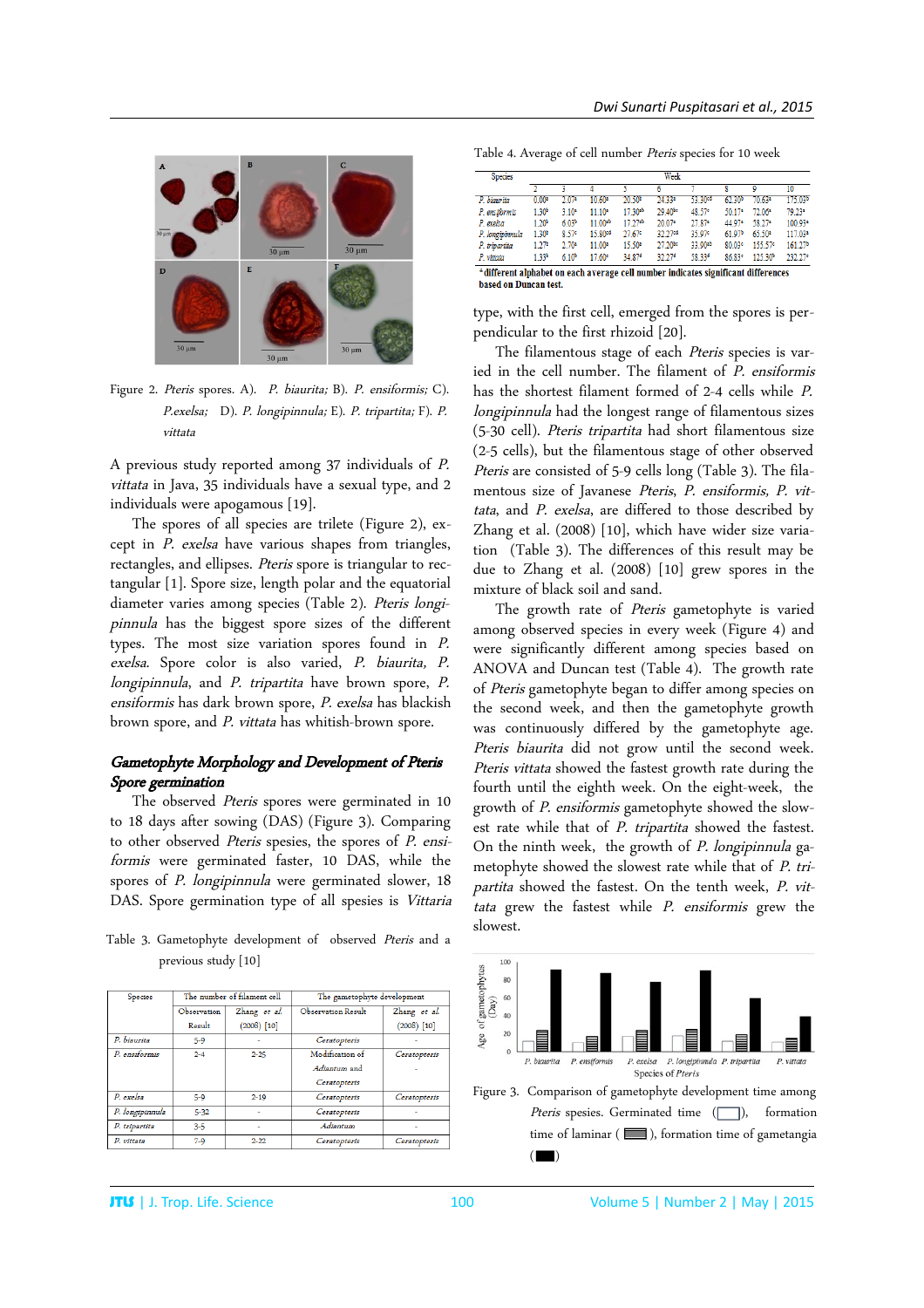

P. longipinnula  $(\rightarrow\hspace{-4pt}\rightarrow\hspace{-4pt}\rightarrow)$ , P. tripartita  $(\rightarrow\hspace{-4pt}\rightarrow\hspace{-4pt}\rightarrow)$ , P. vittata  $(- \rightarrow )$ 

## Laminar phase

 The type of gametophyte development varies within the genus Pteris, type Ceratopteris, Adiantum, and modifications of the two kinds (Figure 5). However, previous studies had reported that the gametophyte development in Pteris genus has Ceratopteris-type [20].

The gametophyte development of all *Pteris* species is the Ceratopteris-type, except P. ensiformis and P. tripartita. This pattern is similar to that of P. deflexa, P. tristicula, P. cretica, P. berteroana, P. fauriei, P. incompleta, P. multifida, P. vittata, and P. wallichiana [7-12]. In this type, the first cell division is in apical and sometime in subapical, following by repeated division (Figure 5I). Since the meristem is in lateral position, the cell differentiation in the laminar stage is asymmetric. By the time, the activity of meristematic cells gives rise to form a cordate stage after 15-25 days.

P. ensiformis has two types of gametophyte development, the Adiantum-type in the early stage, and the Ceratopteris-type in the next phase of its prothallia development. During the early phase of this type, the oblique wall division occurs in a terminal cell of the filament and was followed by a second oblique wall division at the right angles. A wedge-shaped then was formed in an apical region (Figure 5G). By the time, the activity of meristem cell in lateral position develops a young asymmetric gametophyte. Previous studies reported that the type of development gametophyte of P. ensiformis follow Ceratopteris-type [7,10].

The gametophyte development of P. tripartita follows the *Adiantum*-type as described by Nayar and Kaur (1971) [20]. In this type, the first division in the terminal cell is parallel to the long axis of the filament. The second division is oblique, then was followed by all cell divisions in the meristematic cells (Figure 5H). An expanded one-cell-thick of the obovate prothallia plate is formed by repeated transverse and longitudinal

divisions. The location of the meristematic cell turned into the notch is in the thallus apex. Among these six species, the apical notches of *P. tripartita* were formed earlier than that of the others. Rhizoids were usually formed on the ventral surface of the prothallus, but they were sometimes found on the dorsal surface of the cushion or the wing margins. Results of this study differ from Ravi et al. (2014) [13] who reported that gametophyte development of P. tripartita is Ceratopteristype.

# Mature Gametophytes and Sexual Expression

The shapes of the mature cordate prothalli are varied among all Pteris species (Figure 6 D-I). The mature gametophytes of P. biaurita, P. longipinnula, P. vittata,



Figure 5. Germination, filamentous and laminar stages. A-C. Germination. A. P. ensiformis; B. P. tripartita; C. P. longipinnula. D-F. Filamentous. D-E. Filamentous of P. ensiformis and P. tripartita formed of 3 cell; F. Filamenthous of P.longipinnula formed of 13 cell. G. Laminar with wedge-shaped meristematic cell of P. ensiformis. H. Laminar with wedge-shaped meristematic cell of P. tripartita. I. Laminar with apical cells twice devide; J. Young laminar plate with notch in lateral of P. ensiformis. K. Young laminar plate with notch in apex of P. tripartita. L. Young laminar with a meristematiz zone. W= wedge-shaped meristematic cell, N= Notch pointed by an arrow.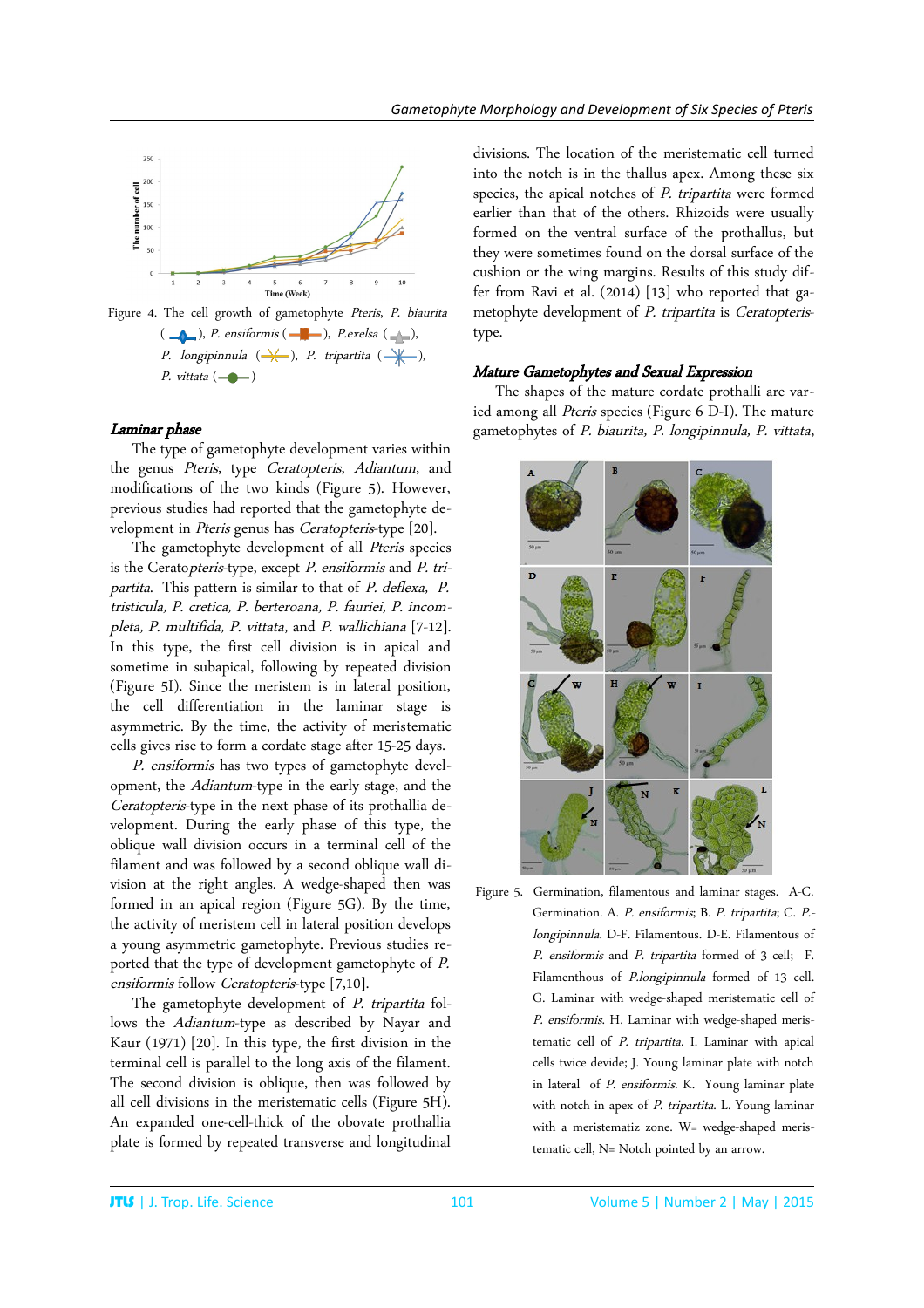

Figure 6. Development stages of the gametophyte and sex organs of Pteris. A-C Young gametophyte A. P. ensiformis; B. P. tripartita; C. P.longipinnula. D-I Mature Gametophyte, D. Asymetric cordate of P. ensiformis; E. Symetric cordate of P. tripartita; F. Asymetric cordate of P.longipinnula; G. Asymetric cordate of P. biaurita; H-I Asymetric cordate of P. exelsa and P. vittata; J. Top view of the archegonia P. tripartita; K. Side view of antheridium P. exelsa with a cap cell (C), a ring cell (R), and a basal cell (B); L. Top view of Antheridia. AR= Archegonium, AN= Antheridium. B, C, R, AR are pointed by an arrow.

and P. exelsa are asymetric cordiform, whereas P. tripartita and P. ensiformis are nearly symetric cordiform.

Formation time of sex organ is varied among species. Pteris gametophytes began to produce antheridia 40–92 DAS. Pteris vittata produced sex organ (antheridia) the earliest, 40 DAS, while P. longipinnula is the last producing sex organ, on 92 DAS (Figure 3). The hermaphrodite gametophyte produced antheridia earlier than archegonia. The archegonia were produced on the ventral surface or notches of the prothalli, 74– 102 DAS. Typically, antheridia were produced on the ventral surface of the wings, distributed over the dorsal surface, along the wing margins, or both sides of the gametophytes. Antheridia consist of a cap cell, a ring cell, and a basal cell (Figure 6K).

Sex organs of P. exelsa, P. longipinnula, P. vittata, and P. biaurita give rise to monosexual/male gametophyte. P. ensiformis spores produced 17% of hermaphrodite gametophyte and 83% of the male gametophyte



Figure 7. Appearance percentage of sexual expression, male gametophyte  $(\Box)$  and hermaphrodite gametophyte  $($   $)$ 

while P. tripartita produced 27% of hermaprodite and 73% of the male gametophyte (Figure 7).

Apogamous types of P. exelsa, P. biaurita, P. longipinnula, and P. vittata produced only the functional antheridium. The same evident also found in P. cretica, P. pellucidifolia, and P. wulaensis [30]. However, P. wulaensis produced only archegonium, and the embryo appeared from the gametophyte cells indicating that it has apogamous reproduction type. Laird and Sheffield (1986) [31] reported that apogamous P. cretica is hermaprodite, but the archegonia had lost function because of the failure of the neck canal to open.

Results of this study differ from the previous study on P. exelsa, P. ensiformis, and P. vittata that produces 100% gametophyte hermaphrodites [10]. The differences of this result may be due to physical factors such as nutrition, density gametophyte, the influence of light, and the interaction between the gametophyte [32, 33].

# **CONCLUSIONS**

Spore germination of Pteris genus is the Vittaria type. Pteris spores were germinated in 10 to 18 DAS. The spores of *P. ensiformis* were germinated faster, 10 DAS while the spores of P. longipinnula were germinated slower, 18 DAS. The number of cells in each week of gametophyte growth were significantly different among species based on ANOVA and Duncan test. The gametophytes among Pteris species are differed in the number of filament cell, germinated time, the formation time of notch and gametangia, margin shape, and the development type. Gametophyte morphological characters can be used as a genus characteristic.

## **ACKNOWLEDGMENT**

The author expresses the deepest appreciation to Indonesian Government through the Directorate General of Higher Education for providing financial support for her research, Dr. Wen-Liang Chiou, Cibodas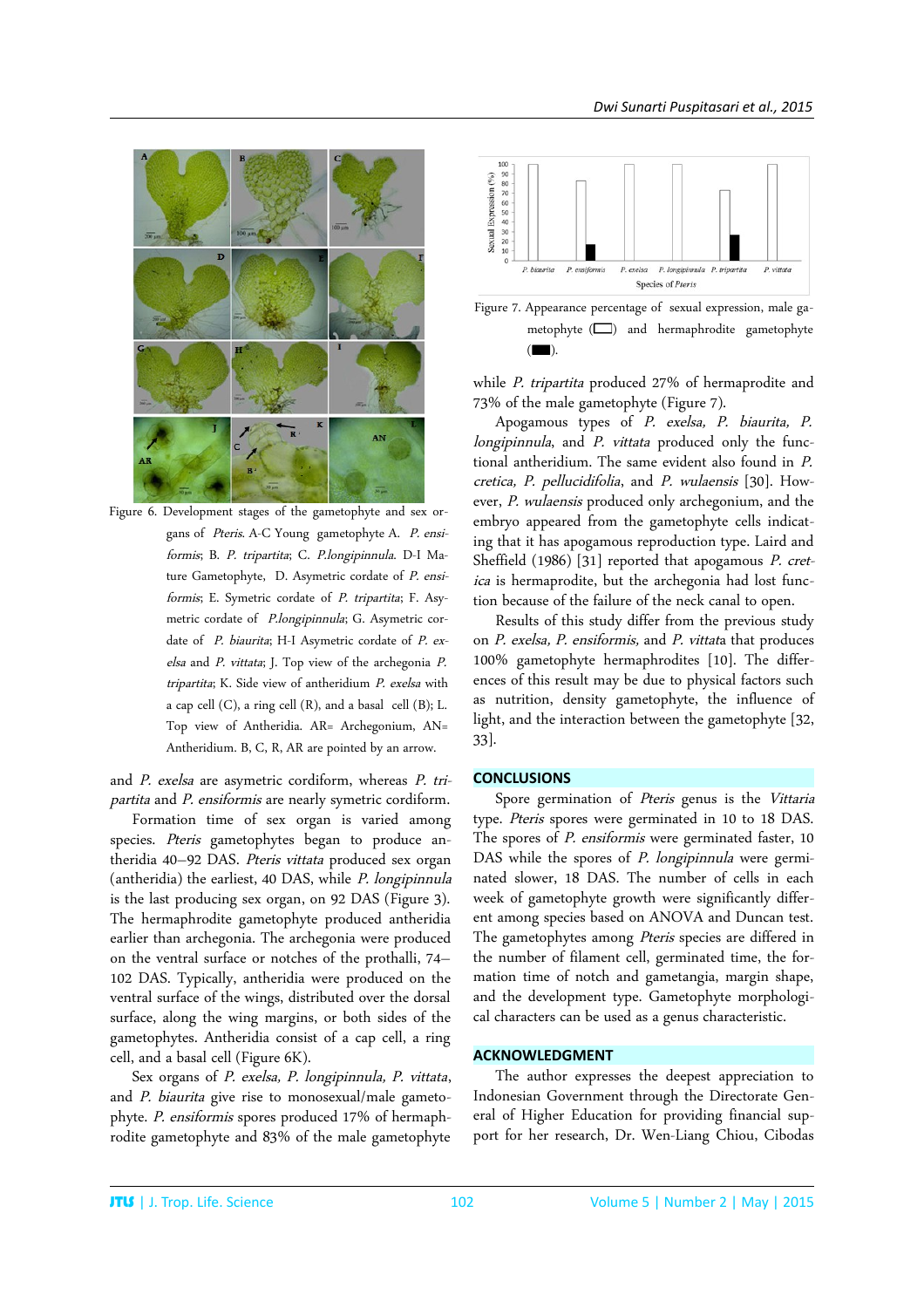Botanical Gargen, and Bogor Botanical Garden.

### **REFERENCES**

- 1. Holttum RE (1966) A Revised Flora of Malaya. Vol II. Singapura (SG): Government Printing Off.
- 2. Tryon R M; Tryon A F (1982) Ferns and allied plants. New York: Springer Verlag.
- 3. Backer CA, Posthumus O. Varenflora voor Java (1939) Buitenzorg (NL): Archipel Drukkerij.
- 4. Tryon RM, Tryon AF, Kramer KU (1990) Pteridaceae. In Kramer KU, Green PS, editor. The Families and Genera of Vascular Plants: Pteridophytes and Gymnosperms. Volume I. Berlin (DE): Springer Verlag.
- 5. Ma LQ, Komar KM, Tu C, Zhang WH, Cai Y, Kennelley ED (2001) A fern that hyperaccumulates arsenic: A hardy, versatile, fast-growing plant helps to remove arsenic from contaminated soils. Nature. 409: 578-579.
- 6. Copeland EB (1958) Fern Flora of the Philippines. Vol I. Manila (PH): Bureau of printing.
- 7. Chiou WL (1992) The gametophyte of Pteris ensiformis Burm. In Proceeding of the Second Seminar Asian Pteridology. Taiwan. Edited by Tsai & Shieh WC: National Chung Hsing University and National Science Council. 49-54.
- 8. Mendoza A, Pérez-García B, Reyes Jaramillo I, Ricci M (1997) Desarrollo del gametófito de Pteris berteroana (Pteridaceae: Pterideae). Rev Biol Trop 44(45): 51-57.
- 9. Prada C, Moreno V, Gabriel y Galán JM (2008) Gametophyte development, sex expression and antheridiogen system in Pteris incompleta Cav. (Pteridaceae). Am Fern J. 98(1): 14–25.
- 10. Zhang KM, Shi L, Zhang XC, Jiang CD (2008) Gametophyte morphology and development of six Chinese species of Pteris (Pteridaceae). Am Fern J. 98(1): 33-41.
- 11. Martinez OG (2010) Gametophytes and young sporophytes of four species of the fern genus Pteris (Pteridaceae) naturalized in the American continent. Rev Biol Trop. 1: 89-102.
- 12. Martinez OG, Prada C, Tanco ME, Bonomo MC (2013) Sexual phase of three spesies (Pteridaceae). Trop Plant Biol. 6: 46-52.
- 13. Ravi BX, Robert J, Gabriel M (2014) Invitro spore germination and gametophytic growth development of the critically endangered Pteris tripartita SW. Acad J. 13(23): 2350-2358.
- 14. Walker TG (1962) Cytology and evolution in the fern genus Pteris L. Evolution. 16: 27-43.
- 15. Zubaidah S (1998) Kajian sitologi, tipe reproduksi dan ciri-ciri morfologi Pteris biaurita L. di daerah berketinggian berbeda [Tesis]. Malang (ID), UNM.
- 16. Praptosuwiryo Tng, Darnaedi D (2008) Cytological obser-

vation on fern genus Pteris in Bogor Botanic Garden. Bul Kebun Raya. 11: 15-24.

- 17. Hastuti DV, Praptosuwiryo TN, Djuita NR (2011) Sitologi dan tipe reproduksi Pteris multifida Poir. (Pteridaceae). Bul Kebun Raya. 14(1): 8-18.
- 18. Efendi M, Chikmawati T, Darnaedi D (2014) New cytotipes of Pteris ensiformis var. victoria from Indonesia. Reinwardtia. 14(1): 133.
- 19. Mumpuni M (2014) Sitotaksonomi Pteris vittata (Pteridaceae) di Pulau Jawa. [Tesis]. Bogor (ID), Sekolah Pascasarjana IPB.
- 20. Nayar BK, Kaur S (1971) Gametophytes of homosporous ferns. Bot Rev. 37: 298-333.
- 21. Chiou WL, Farrar DR (1997) Comparative gametophyte morphology of selected species of the family the Polypodiaceae. Amer Fern J. 87: 77-86.
- 22. Chiou WL, Farrar DR (2001) Separating spores from sporangia. Bull Am fern Soc. 21(3): 22.
- 23. Knobloch IW (1966) A preliminary review of spore number and apogamy within the genus Cheilanthes. Am Fern J. 56: 163-167.
- 24. Huang YM, Hsu SY, Huang MH, Chiou WL (2009) Reproductive biology of three Cheilanthoid Ferns in Taiwan. J Plant Reprod Biol. 1(2): 109-116.
- 25. Klekowski EJ Jr (1973) Sexual and subsexual systems in homosporous pterydophytes a new hypothesis. Am J Bot. 60: 535-544.
- 26. Chang YJ, Shieh WC, Tsai JL (1992) Studies on the karyotypes of the fern genus Pteris in Taiwan. In Proceeding of the Second Seminar Asian Pteridology. Taiwan. Edited by Tsai & Shieh WC: National Chung Hsing University and National Science Council. 93–109.
- 27. Darnaedi D (1992) A preliminary cytological study of fern flora of Gede-Pangrango National Park (West Java). In Proceeding of the Second Seminar Asian Pteridology. Taiwan. Edited by Tsai & Shieh WC: National Chung Hsing University and National Science Council. 73 –78.
- 28. Kato, M. and K. Iwatsuki (1986) Variation in ecology, morphology and reproduction of AspleniumSec. Hymenasplenium (Aspleniaceae) in Seram, Indonesia. J Fac SciTokyo Univ. 3: 37-48.
- 29. Gifford E, Foster AS (1989) Morphology and Evolution of Vascular Plants. New York (US): WH Freeman and Co.
- 30. Huang YM, Hsu SY, Hsieh TH, Chou HM, Chiou WL (2011) Three Pteris species (Pteridaceae: Pteridophyta) reproduce by apogamy. Bot Stud. 52: 79-87.
- 31. Laird S, Sheffield E (1986) Antheridia and archegonia of the apogamous fern Pteris cretica. Ann Bot. 57: 139-143.
- 32. De Soto L, Quintanilla G, Méndez M (2008) Environmental sex determination in ferns: effects of nutrient availability and individual density in Woondwardia radicans. J